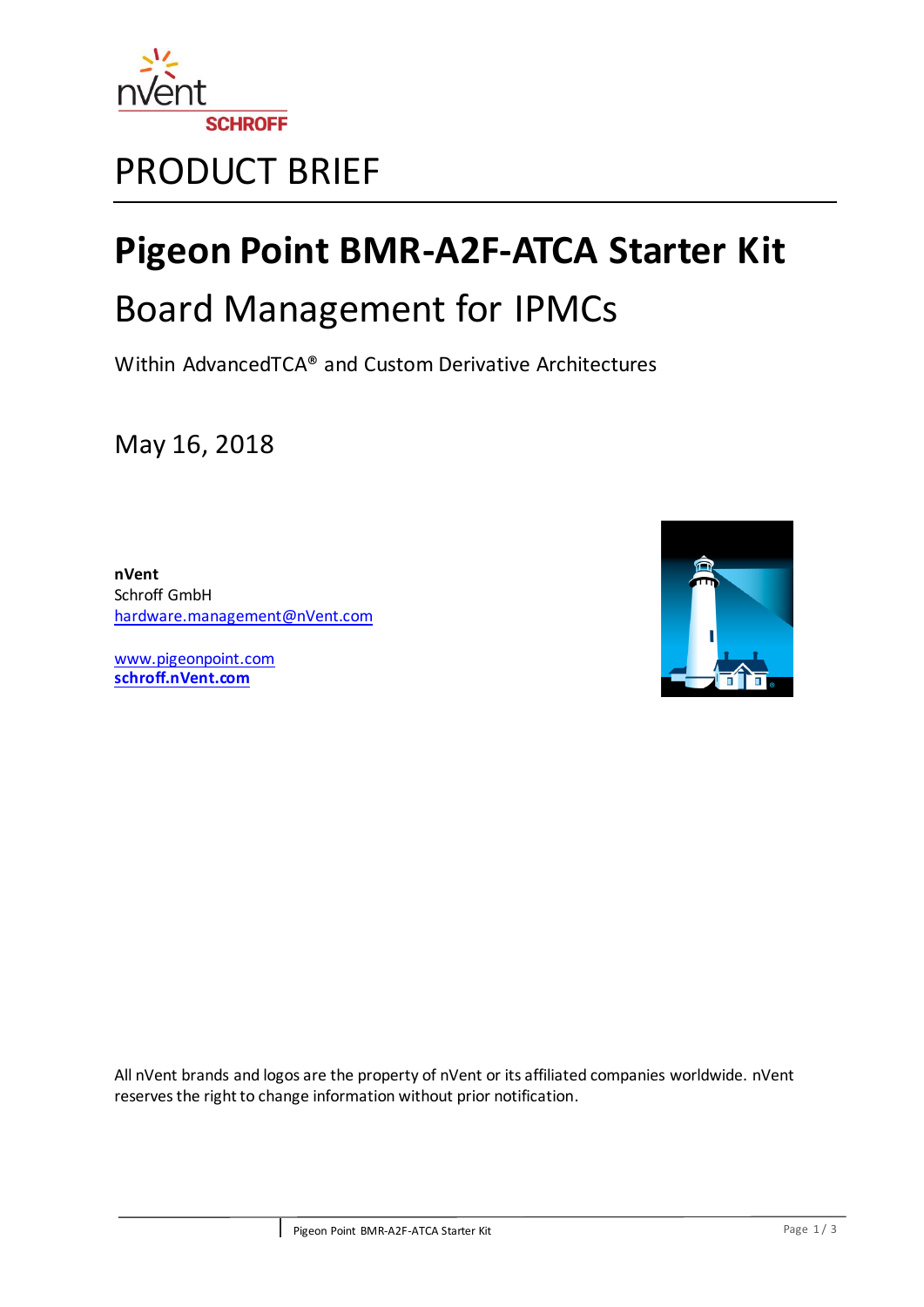

This Pigeon Point Board Management Starter Kit provides everything you need to quickly and costeffectively develop compliant and interoperable IPM Controllers (IPMCs) for AdvancedTCA and custom derivative architectures, based on Microsemi SmartFusion intelligent mixed-signal FPGAs.

# **The kit includes:**

- A SmartFusion FPGA design that implements the core of an IPMC, working with the Cortex-M3 ARM processor and supporting peripherals. This design is ready to be adapted for your board or other intelligent Field Replaceable Unit (FRU).
- Schematics for a corresponding IPMC subsystem, ready for integration/adaptation into the schematic for your board
- Firmware for that subsystem, delivered in source form and with development tools ready for simple and quick adaptation to the specific requirements of your product
- Bench top Shelf Manager and IPMC hardware so that you can immediately begin the ramp up process on the IPMI-based management framework, without waiting for your custom hardware
- One-stop support from nVent experts for schematics, firmware and software used in developing and delivering your Pigeon Point BMR-based IPMC, with complementary support from Microsemi for the FPGA design



Supported SmartFusion intelligent mixed-signal FPGAs include the A2F200 and A2F500, with CS288, FG256 and FG484 packages. Please refer to Microsemi documentation for details of the differences in capabilities among these devices and see the separate *Pigeon Point BMR-A2F IPMC Product Brief* for more details on the reference design.

#### **Bench top IPMC**

- Can be cabled together with the bench top Pigeon Point Shelf Manager to form a twonode bench top IPMI management network
- Bench top boards provide rich collection of headers, switches and connectors for experimentation in the lab with IPMC hardware and firmware operation
- FPGA prototyping area on bench top board facilitates experimentation with custom extensions to the FPGA design
- Bench top board includes Carrier IPMC-related facilities (such as a physical AMC/module slot) to support add-on Starter Kit that addresses that controller variant

# **Software, FPGA designs, schematics and documentation delivered via secure partner page**

- Provides specific materials for your company
- Allows instant access to any updated materials that become available
- Example hardware design materials section of release page (below) shows just one of provided variants for those materials



World-Class Management Components FOCUSED, DEPENDABLE, PROVEN

**Documentation** 

[bmr-a2f-atca-rn.pdf](http://www.montereylinux.com/partners/shmm/bmr-h8/1.3.1/doc/bmr-h8s-atca-sa-ts-1_3_1-20051208.pdf) Release Notes [bmr-a2f-atca-ug.pdf](http://www.montereylinux.com/partners/shmm/bmr-h8/1.3.1/doc/bmr-h8s-atca-ha-ts-1_3_1-20051208.pdf)

[bmr-a2f-ipmc-ha-ts.pdf](http://www.montereylinux.com/partners/shmm/bmr-h8/1.3.1/doc/bmr-h8s-atca-ha-ts-1_3_1-20051208.pdf)

bmr-a2f-atca-atcatester-report.html

**Hardware Design Materials** [bmr-a2f-ipmc-cm484r-hwdesign.zip](http://www.montereylinux.com/partners/shmm/bmr-h8/1.3.1/doc/bmr-h8s-atca-sa-ts-1_3_1-20051208.pdf) BMR-A2F-ATCA hardware

bmr-a2f200-atca-cm484r-fpga.pdb **Pre-Built Image:** Combined

**Sources**<br>›mr-a2f-acta-firmware.tar.gz

**PARTNER PAGE** 

body and the same state of the Software Architecture<br>a2f-atca-sa-ts.pdf Software Architecture Specification<br>Hardware Architecture Specification<br>Polaris Networks ATCA Tester results

reference design (schematics and BOM) FPGA and firmware image suitable for programming into the Microsemi A2F200-FG484 FPGA on the supplied bench top board bmr-a2f200-ipmc-cm484r-fpga.zip FPGA design for the A2F200- FG484 FPGA (Microsemi Libero Project)

> BMR-A2F-ATCA firmware. sources

[ipmitool-pps-tar.gz](http://www.montereylinux.com/partners/shmm/bmr-h8/1.3.1/doc/bmr-h8s-atca-sa-ts-1_3_1-20051208.pdf) The IPMI communication utility (ipmitool) source code (HPM.1)